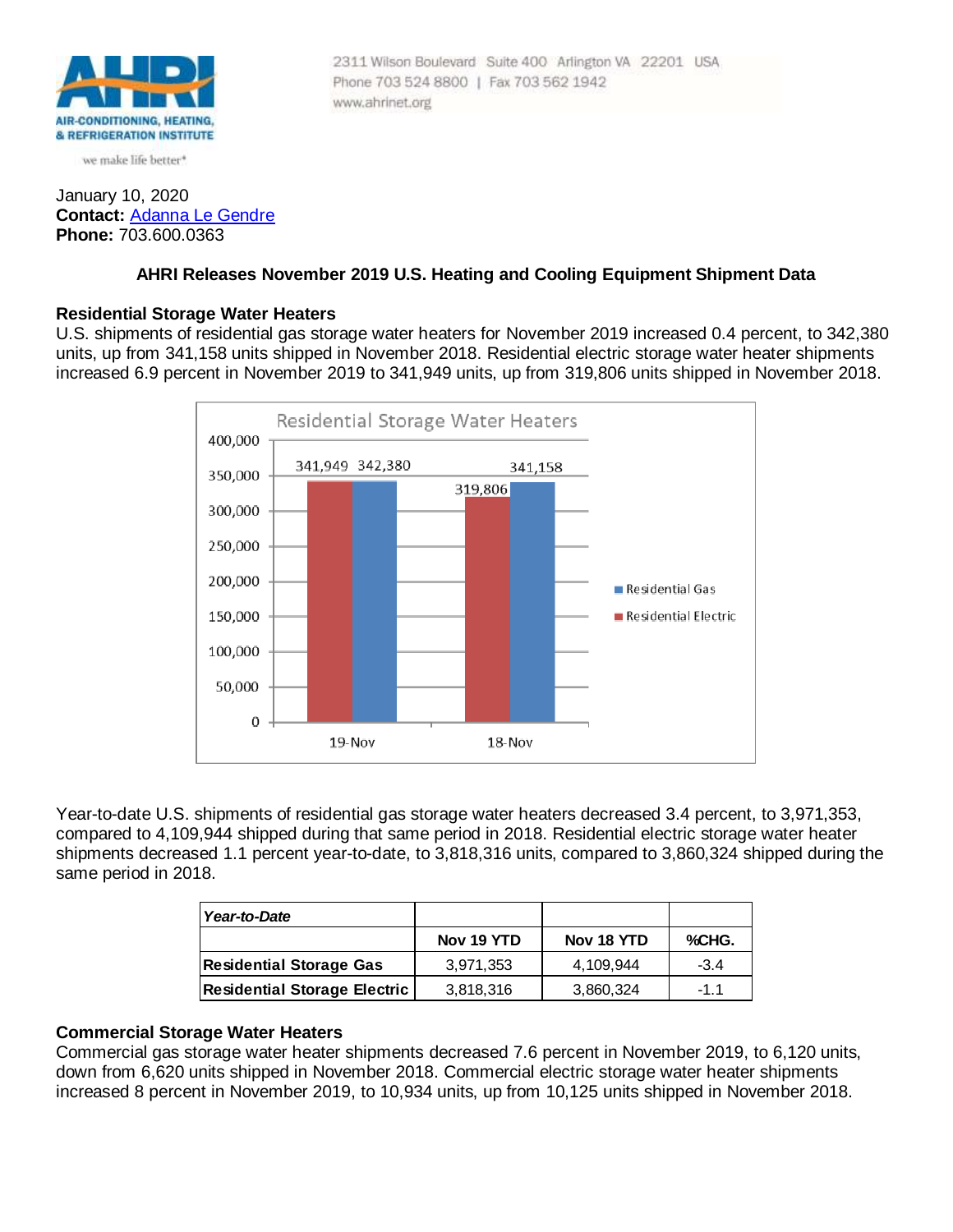

Year-to-date U.S. shipments of commercial gas storage water heaters decreased 5.8 percent, to 81,276 units, compared with 86,294 units shipped during the same period in 2018. Year-to-date commercial electric storage water heater shipments increased 11.2 percent, to 138,522 units, up from 124,578 units shipped during the same period in 2018.

| Year-to-Date                       |            |            |         |
|------------------------------------|------------|------------|---------|
|                                    | Nov 19 YTD | Nov 18 YTD | %Chg.   |
| Commercial Storage Gas             | 81.276     | 86.294     | $-5.8$  |
| <b>Commercial Storage Electric</b> | 138,522    | 124,578    | $+11.2$ |

#### **Warm Air Furnaces**

U.S. shipments of gas warm air furnaces for November 2019 decreased 8.7 percent, to 284,670 units, down from 311,635 units shipped in November 2018. Oil warm air furnace shipments decreased 3.9 percent, to 4,128 units in November 2019, down from 4,296 units shipped in November 2018.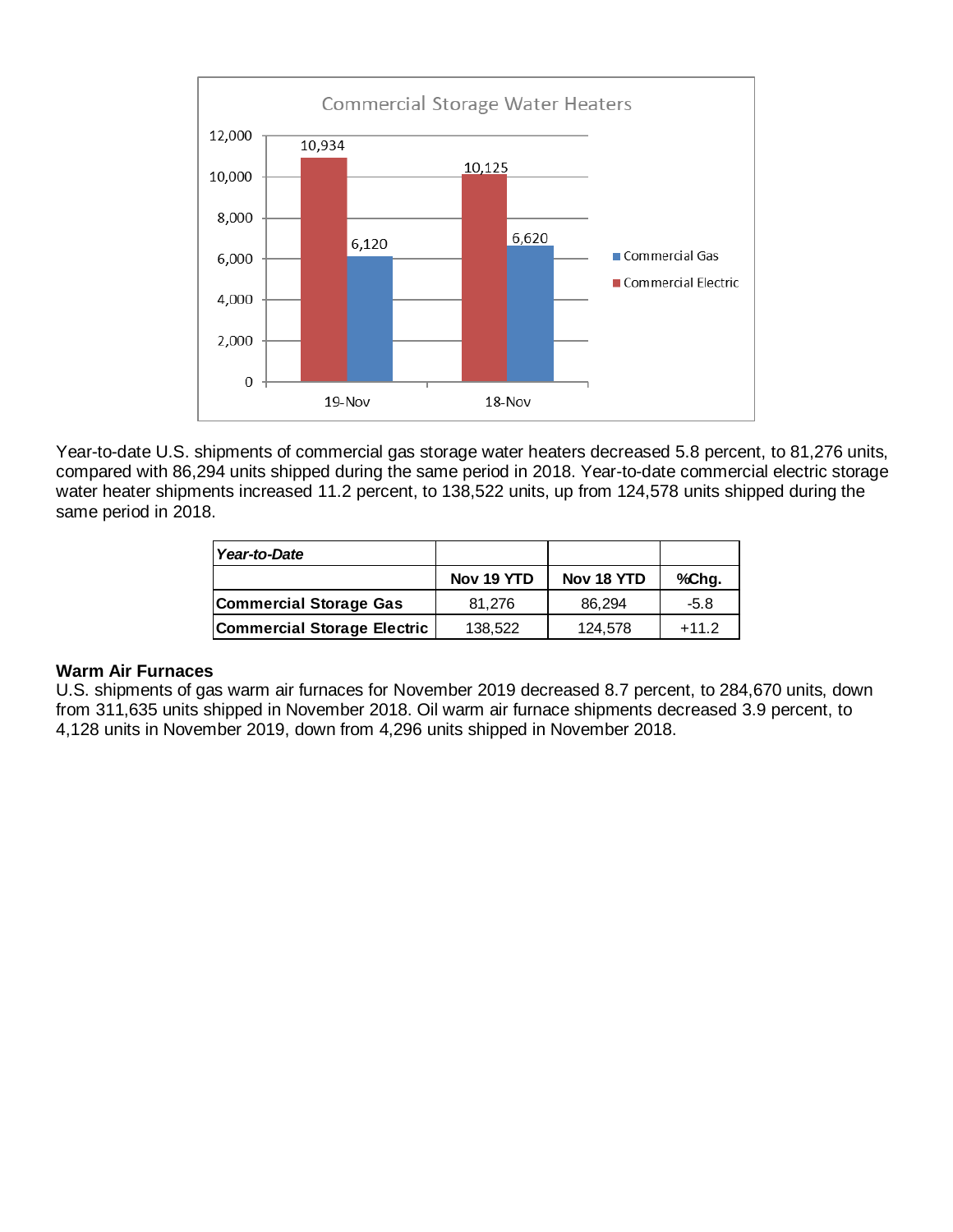

Year-to-date U.S. shipments of gas warm air furnaces increased 1.2 percent, to 3,154,273 units, compared with 3,116,118 units shipped during the same period in 2018. Year-to-date U.S. shipments of oil warm air furnaces increased 7 percent, to 35,669 units, compared with 33,342 units shipped during the same period in 2018.

| Year-to-Date                  |            |            |        |
|-------------------------------|------------|------------|--------|
|                               | Nov 19 YTD | Nov 18 YTD | % Chg. |
| <b>Gas Warm Air Furnaces</b>  | 3,154,273  | 3,116,118  | $+1.2$ |
| <b>IOII Warm Air Furnaces</b> | 35,669     | 33,342     | $+7.0$ |

# **Central Air Conditioners and Air-Source Heat Pumps**

U.S. shipments of central air conditioners and air-source heat pumps totaled 460,002 units in November 2019, up 2.1 percent from 450,399 units shipped in November 2018. U.S. shipments of air conditioners decreased 2.4 percent, to 267,994 units, down from 274,586 units shipped in November 2018. U.S. shipments of airsource heat pumps increased 9.2 percent, to 192,008 units, up from 175,813 units shipped in November 2018.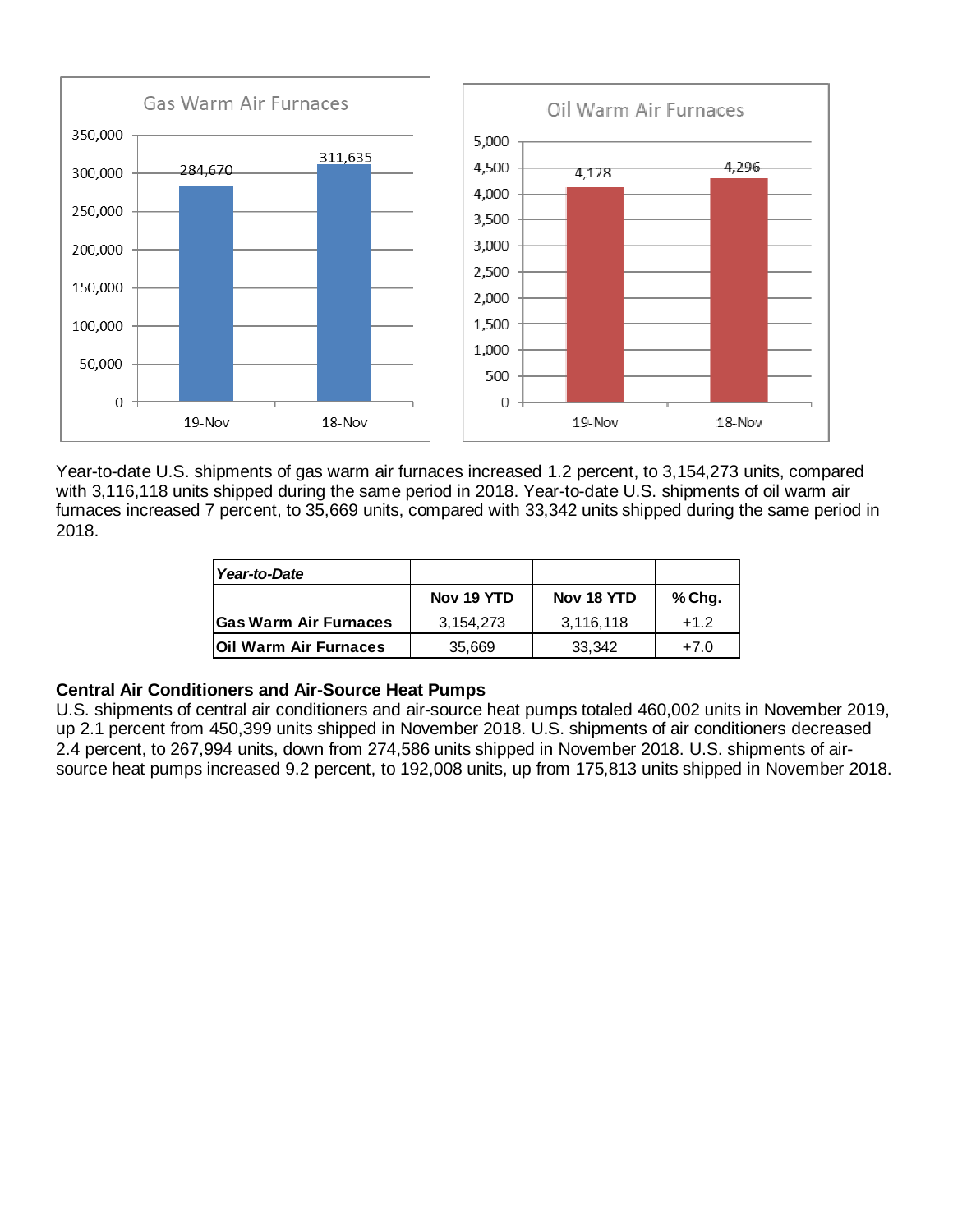

Year-to-date combined shipments of central air conditioners and air-source heat pumps increased 1.4 percent, to 7,960,827, up from 7,848,276 units shipped during the same period in 2018. Year-to-date shipments of central air conditioners decreased 1 percent, to 5,056,087 units, down from 5,107,440 units shipped during the same period in 2018. The year-to-date total for heat pump shipments increased 6 percent, to 2,904,740, up from 2,740,836 units shipped during the same period in 2018.

| Year-to-Date                  |            |            |        |
|-------------------------------|------------|------------|--------|
|                               | Nov 19 YTD | Nov 18 YTD | % Chg. |
| Air Conditioners & Heat Pumps | 7,960,827  | 7,848,276  | $+1.4$ |
| <b>Air Conditioners Only</b>  | 5,056,087  | 5,107,440  | $-1.0$ |
| <b>Heat Pumps Only</b>        | 2,904,740  | 2,740,836  | $+6.0$ |